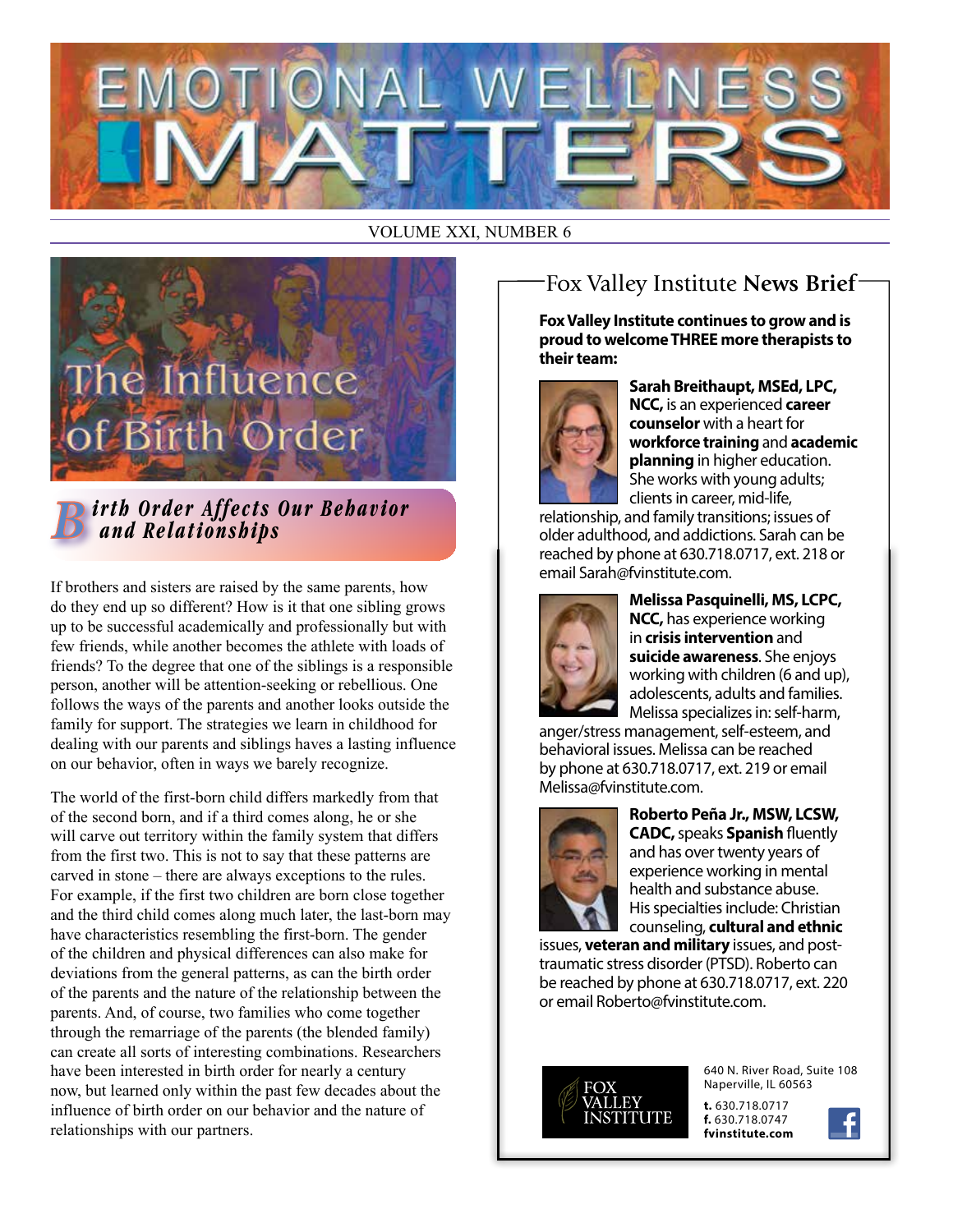Consider two parents, possibly newly married, who have their first child. Determined to be the best parents in the world, they dote on the child, give the child an abundance of attention, and try to show just how responsible they are. They want to be perfect parents and they want the child to be perfect – and it's a lesson the child learns well. First-borns often grow up with perfectionistic tendencies, and they strive for approval and success in the adult world. The second child usually doesn't get nearly the attention received by the older sibling, and, deviating from the pattern already established by the first born, this second child will often go outside of the family constellation as they grow up. The support of their friends becomes more important than the approval of the parents. By the time the last born child comes along, the parents have loosened up considerably in their childrearing practices and tend to indulge this child – so the baby in the family, having learned of his or her special status, may grow up to be attention seeking, perhaps manipulative, people-oriented, and a charmer.

#### The First Born

While parents of the first newborn are usually responsible and diligent, they are also tentative, anxious, and inconsistent – and to make up for this they may be demanding, strict, and overprotective. Research shows that first-borns talk and walk before children who are born later. As first-borns grow up, these precocious abilities remain – they are the ones who go on to succeed in the world. They get higher grades in school and have stronger leadership and achievement traits. They are conscientious, organized, dependable, accommodating, and persistent. While some first-borns have a strong need for approval, so that they grow up pleasing people and taking care of others (often being taken advantage of in the process), other first-borns are high achievers, hard driven, and ruthless. One common characteristic of many first-borns is that they tend to be perfectionists. They strive for unrealistic goals, don't deal well with criticism, are devastated by failure, are frequently pessimistic, and take on so many responsibilities that things can go out of control.

#### The Middle Child (or Second Born)

As each child is born, the disciplinary rules of the family relax – as well as the expectations and pressure put on those born later. Middle children may have many contradictory characteristics, but one common thread seems to hold true – their personalities are usually the opposite of the first-born's. If the first-born is a loner, the next born will have numerous friends. If the firstborn is ambitious, the second-born may be more laid back. The second-born, after all, has to carve out his or her own distinct identity, and the first-born has already made a claim on adult-oriented and ambitious traits. It is common for the middle child to feel squeezed out, with

the older and younger children getting more attention – so they turn to the world outside of the family, to their friends. Second-borns or middle children are often sociable and become good mediators. They learn the art of negotiation and compromise. They are generally free-spirited, independent, and sometimes rebellious. Because they don't get as much attention, they learn not to reveal as much about their thoughts and emotions as others do. And since they didn't stand out in the family as much while growing up, they place great value on loyalty – they are the likeliest to remain monogamous in their relationships.

#### The Last Born

By the time the last child is born, the parents often let the child's development proceed with more of a hands-off approach. Frequently the older brothers and sisters involve themselves in the child-rearing process – which means that the last-born gets an abundance of attention and is often the target of jokes. There is some inclination as well to let the last child remain a child – after all, once the lastborn grows up, the parents have to come to terms with new roles and definitions within their own relationship, a situation they may prefer to avoid. Last children grow up with ambivalence, lauded with attention one minute and joked about the next. They are accused of being spoiled, the ones who get everything the other siblings never had. This results in some impetuous behaviors and a tendency to want things immediately. They can become "clowns," seeking attention with no real worries about the consequences. The last born child is often described as sociable, charming, loving, and open, but also as temperamental, irresponsible, and self-centered.

The tactics we developed in childhood remain with us and can cause conflicts in our relations with other people later on in life.

Birth order has a significant influence on our behavior in adulthood. The tactics we developed in childhood to deal with other members of the family remain with us and can cause conflicts in our relations with other people later on in life. Others may judge us as too ambitious, selfish, withdrawn, irresponsible, or opinionated – and we may wonder why others would even see these attributes as problems! One of the major goals of therapy is to understand how our development has affected our personalities as adults and see how these influences have slanted our ways of dealing with other people. Despite

**This newsletter is intended to offer general information only and recognizes that individual issues may differ from these broad guidelines. Personal issues should be addressed within a therapeutic context with a professional familiar with the details of the problems. ©2014 Simmonds Publications: 5580 La Jolla Blvd., 306, La Jolla, CA 92037 • Website ~ www.emotionalwellness.com**

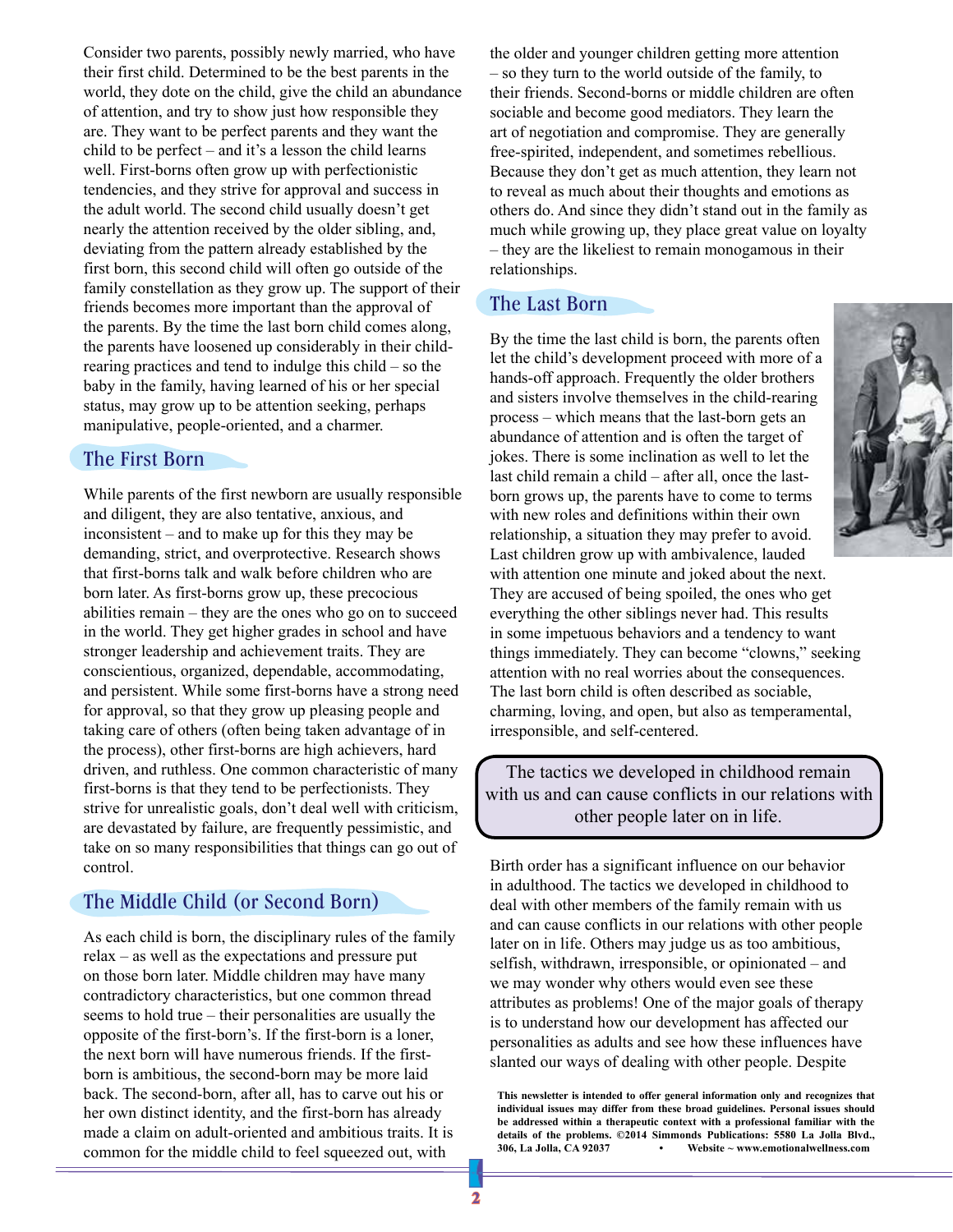the heavy impact birth order has on us, we can learn to change some of these behaviors and, if change is not indicated, then at least to use our special attributes to their best advantage. The first step in this process is awareness – this leads to understanding, which in turn can lead to intentional change.

> The first step is awareness. This leads to understanding, which in turn can lead to intentional change.

### What About Only Children?



Only children may carry the characteristics of both firstborns and last-borns. They are referred to as "lonely onlies" because, while they receive substantial attention from their parents, they frequently find themselves with fewer social skills for dealing with their peers. Because they identify so closely with the values of their parents, they relate better as they grow up with people far older or younger. Think of the characteristics of the first-born and then magnify them. Their lives are often highly structured during childhood so they may harbor private resentment about having to grow up as little adults with no real childhood. Only children grow up with a great deal of recognition from their parents and tend to be responsible, ambitious, and perfectionistic, but they also set high standards for themselves and others so that they may be perceived as critical or even controlling.

#### Birth Order and Relationships

How does all of this affect our choice of a partner? The best bet when deciding on a partner is to choose someone with a birth order unlike our own so that we can benefit from the strengths of someone who has learned a different set of strategies for dealing with life. While we may initially be attracted to someone with our own characteristics, true adaptive strength over the long run lies in having a partner who can complement our own dispositions. (There are, however, many exceptions to this rule, and some of the best relationships can occur between partners of the same birth order.)

When we have a partner within the same birth order, we often experience frustration that this person does not have attributes we ourselves lack. Many people come into relationship therapy expressing aggravation toward a partner, complaining, "Why can't John (or Mary) be more responsible (or outgoing...or emotionally open)?" Ironically, these are likely the same qualities lacking in the one doing the complaining! At a certain level we often look to our partner to make up for the things we don't do well, so we resort to the scheme of trying to change our partner. A word to the wise, however – *we cannot change another person.* It is difficult enough to change ourselves.

#### We cannot change another person. It is difficult enough to change ourselves.

You can, on the other hand, change many things about yourself and your behavior with the help of a therapist, and your partner may decide voluntarily to do the same. If you have a partner with complementary attributes, there will be less need for him or her to change within your relationship. You can value each other for your own special qualities, and this leads to a strong and healthy bond.

Two **first-borns** or two **only children** may find themselves in a volatile and competitive relationship, especially when both have tendencies to be perfectionists. They hold high standards for themselves and may find it difficult to back down. First-borns, unlike second-borns, often failed to learn the art of compromise.

While two **middle children** in a relationship may be good mediators, seemingly a wonderful skill to bring to a partnership, they may avoid talking through the problems that come up in any relationship. Middle children want things to be smooth and are generally loyal to a fault. They learned how to avoid conflict growing up, which meant keeping things to themselves. Their relationships, therefore, may be characterized by a lack of communication.

Two **last-borns** together can make for a wonderfully playful relationship, but eventually each partner may look to the other to take control of things – and nobody wants to take the control! Last-borns grew up with older siblings who took responsibility for decisions and chores, so they may still expect in adulthood that someone else will take care of things. Last born partners sometimes have money problems.

So, which birth order makes the ideal partner? It depends on you. There are no hard and fast rules. Some people say that a first-born with a last-born provides for a good mixture of responsibility and playfulness. Others say that

a first or only-born with few friends can benefit from a relationship with a socially-oriented middle child. Tempered by a good dose of common sense, the answer lies in your heart.



#### Recommended Reading

Leman, Kevin. **The Birth Order Book – Why You Are the Way You Are** (paperback) 2009, \$15.99, ISBN 978-0800734060